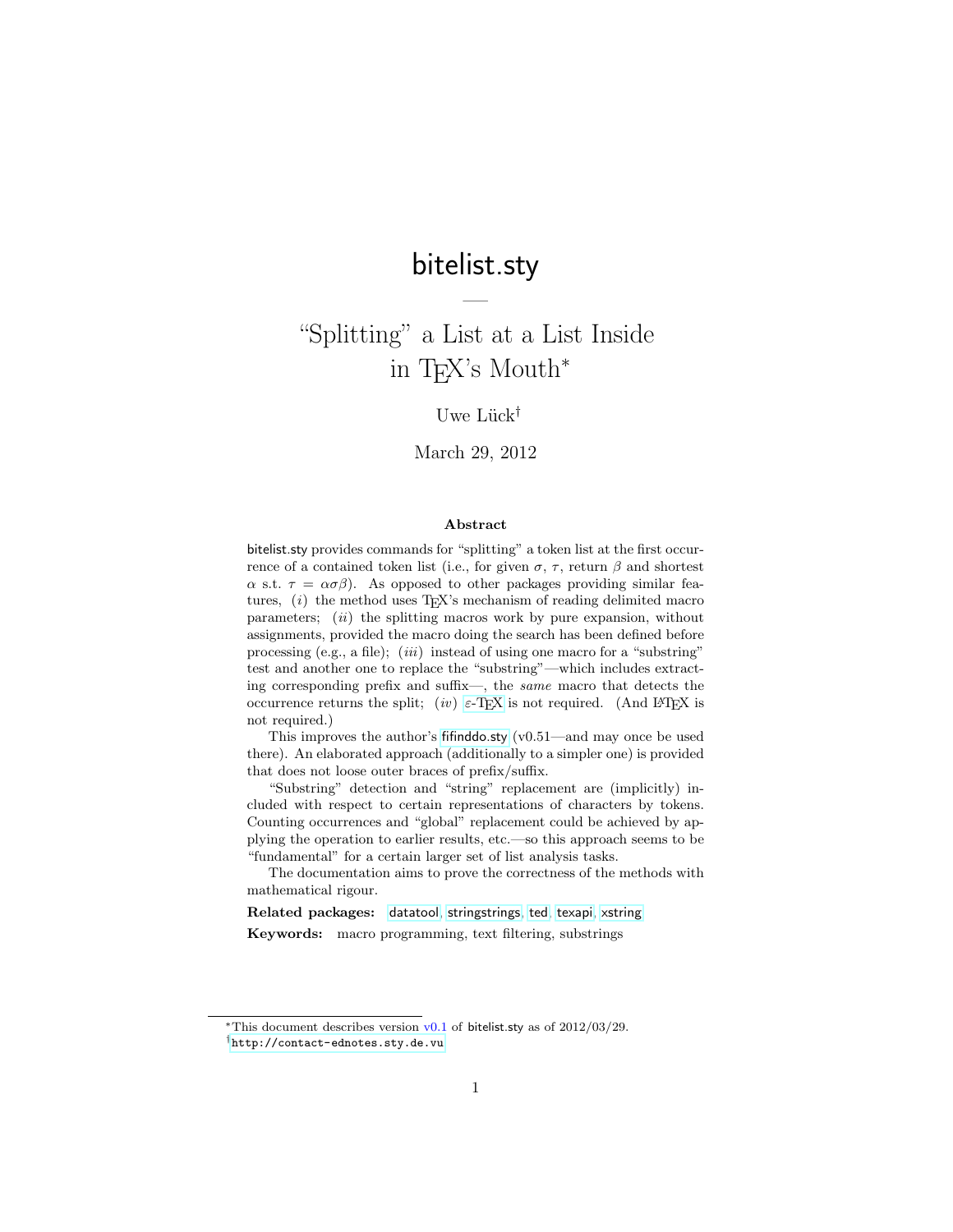# Contents

| $\mathbf{1}$ | Task, Background Reasoning, and Usage       |                |  |  |  |
|--------------|---------------------------------------------|----------------|--|--|--|
|              | 1.1                                         | $\overline{2}$ |  |  |  |
|              | 1.2                                         | 3              |  |  |  |
|              | 1.3                                         | 3              |  |  |  |
|              | 1.4                                         | $\overline{4}$ |  |  |  |
|              | $1.5\,$                                     | 5              |  |  |  |
| $\mathbf{2}$ | <b>Implementation Part I</b>                | 5              |  |  |  |
|              | 2.1                                         | $\overline{5}$ |  |  |  |
|              | 2.2                                         | 6              |  |  |  |
|              | 2.3                                         | 6              |  |  |  |
|              | 2.4                                         | $\overline{7}$ |  |  |  |
|              | Passing Results Completely—No Braces<br>2.5 | $\overline{7}$ |  |  |  |
| 3            | <b>Example Applications</b>                 | 8              |  |  |  |
|              | Splitting at Space<br>3.1                   | 8              |  |  |  |
|              | $3.2\,$                                     | 9              |  |  |  |
| 4            | Keeping Braces: Reasoning                   |                |  |  |  |
| 5            | <b>Implementation Part II</b>               | 10             |  |  |  |
|              | 5.1                                         | <sup>10</sup>  |  |  |  |
|              |                                             | 10             |  |  |  |
|              | $5.3^{\circ}$                               | 11             |  |  |  |
| 6            | Examples/Tests                              | 11             |  |  |  |
| $7\degree$   | The Package's Name                          | 12             |  |  |  |

# <span id="page-1-0"></span>1 Task, Background Reasoning, and Usage

# <span id="page-1-1"></span>1.1 The Task Quite Precisely

Perhaps I should not have written "splitting" before, see Section [7](#page-11-0) why I did so though. Actually:

At first we are dealing with token lists  $\tau$  and  $\sigma$  without braces (unless their category code has been changed appropriately) that can be stored as macros without parameter or in token list registers. We want to find out whether  $\tau$ contains  $\sigma$  ("as a subword") in the sense that there are such token lists  $\alpha$  and β that  $\tau$  is composed as  $\alpha \sigma \beta$ , i.e.,

 $\tau = \alpha \sigma \beta$ 

and in this case we want to get  $\alpha$  and  $\beta$  of this kind with  $\alpha$  being the *shortest* possible. I.e., if there are such  $\gamma$  and  $\delta$  that  $\tau$  is composed as  $\gamma\sigma\delta$ ,  $\alpha$  must be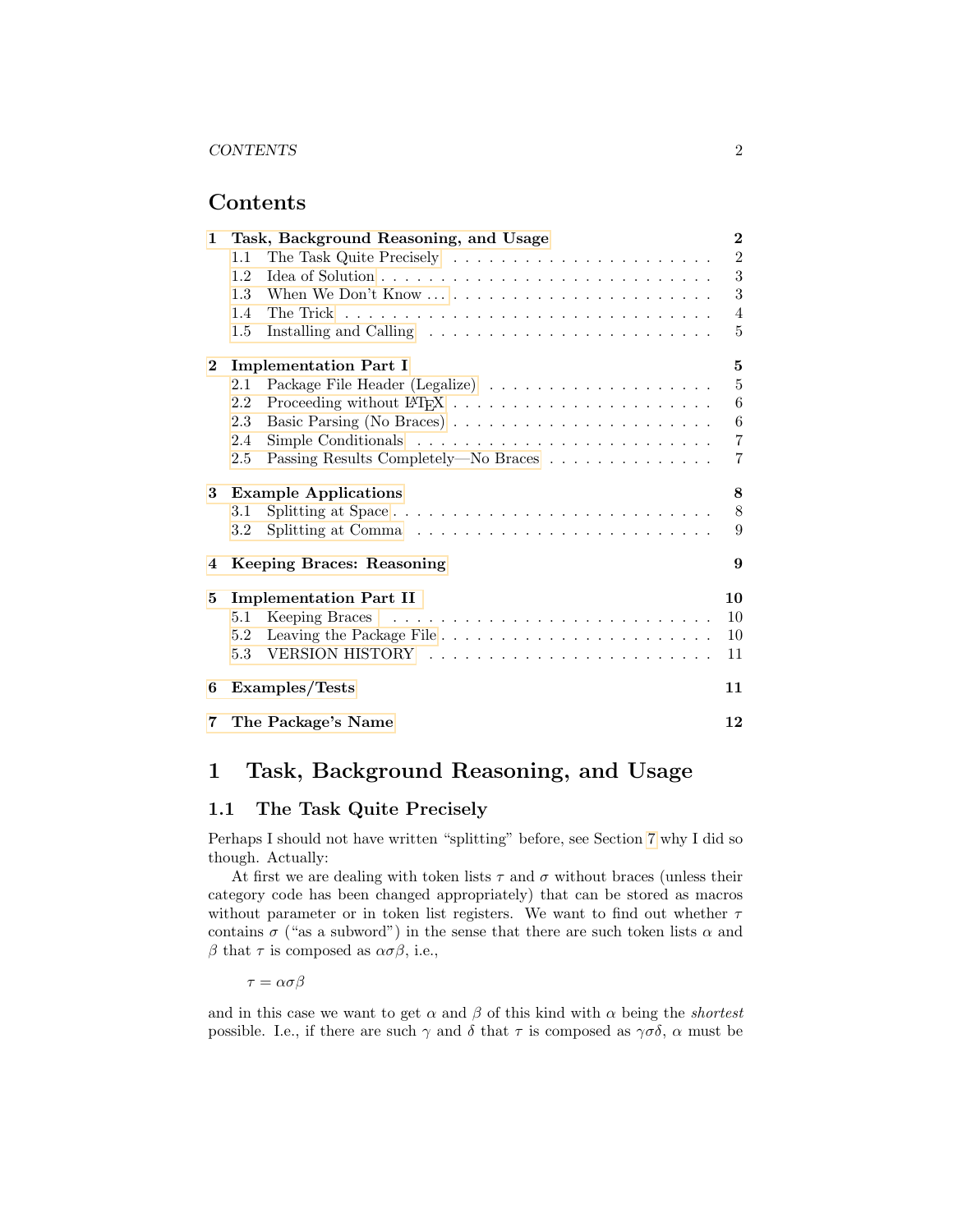contained as a "prefix" in  $\gamma$ , i.e.,  $\gamma$  is composed as  $\alpha\eta$  for some token list  $\eta$ . The token lists  $\alpha$ ,  $\beta$ ,  $\gamma$ ,  $\delta$ ,  $\eta$ ,  $\sigma$ , and  $\tau$  are allowed to be empty throughout.

The task will be extended for some braces in Section [4.](#page-8-1)

#### <span id="page-2-0"></span>1.2 Idea of Solution

TEX's mechanism of expanding macros (TEXbook Chapter 20) at least has a built-in mechanism to return such  $\alpha$  and  $\beta$  provided  $\tau$  contains  $\sigma$ . Define

 $\det\langle cmd \rangle$ #1 $\sigma$ #2θ{ $\langle replace-def \rangle$ }

where  $\theta$  must be a token list (maybe of a single token) that won't occur in  $\tau$ .<sup>[1](#page-2-2)</sup> This is a **limitation** of the approach: It works for sets of such  $\tau$  only that do not contain any of a small set of tokens or combinations of them. (bitelist will use \BiteSep, \BiteStop, and \BiteCrit, or any other three that can be chosen.)

On the other hand, TEX's *category codes* (TEXbook Chapter 7) can ensure this quite well. E.g., we may assume that input "letters" always have category code 11 (or 12, or one of them), and for  $\theta$  we can choose letters with *different* category codes such as 3. Without such tricks, you may often assume that nobody will input certain "silly" commands such as \BiteStop. (But it may become difficult when you use a package for replacement macros for generating its own documentation . . . )

With a  $\langle cmd \rangle$  as defined above, TEX will

expand  $\langle cmd \rangle \tau \theta$  to  $\langle replace \rangle$ ,

where  $\langle replace \rangle$  will be the result of replacing (a) all occurrences of #1 in  $\langle replace-def \rangle$  by  $\alpha$  as wanted and (b) all occurrences of #2 in  $\langle replace-def \rangle$  by β as wanted. I.e.,  $\langle cmd \rangle$  returns α as its first argument and β as its second argument. The reason is that  $\langle cmd \rangle$ 's first parameter is delimited by  $\sigma$  and the second one by  $\theta$  in the sense of The T<sub>E</sub>Xbook p. 203. Our requirement to get the *shortest*  $\alpha$  for the composition of  $\tau$  as  $\alpha \sigma \beta$  is met because T<sub>E</sub>X indeed looks for the *first* occurrence of  $\sigma$  at the right of  $\langle cmd \rangle$ .

### <span id="page-2-1"></span>1.3 When We Don't Know . . .

When  $\sigma$  does not occur in  $\tau$  and we present  $\tau\theta$  to  $\langle cmd \rangle$  as before, TEX will throw an error saying "Use of  $\langle cmd \rangle$  doesn't match its definition." When the purpose is "substring detection" only, without returning  $\beta$ , many packages have solved the problem by issuing something like

 $\langle cmd \rangle \tau \sigma \theta$ 

<span id="page-2-2"></span><sup>&</sup>lt;sup>1</sup>I am still following others in confusing source code and tokens. I have better ideas, but must expand on them elsewhere. Writing **\def** rather indicates that it is source code, then  $\sigma$ etc. should be replaced by strings that are converted into tokens  $\sigma$  etc.  $\langle c \rangle$  sometimes is a string starting with an escape character, or it is an active character; but sometimes it rather is an "active" token converted from such an escape string or an active character.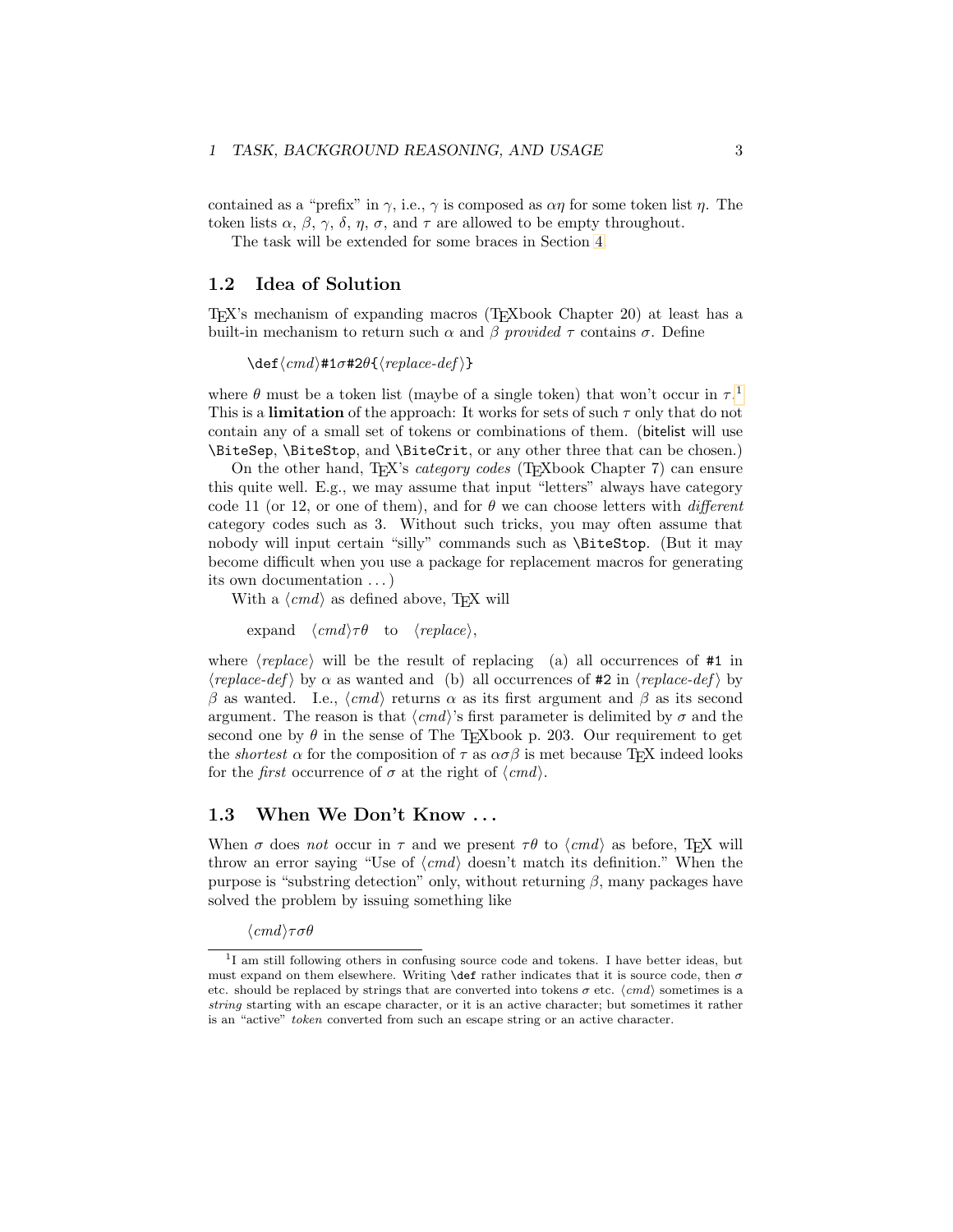Then (still provided  $\theta$  does not occurr in  $\tau$ )  $\langle c \rangle$ 's second argument is empty exactly if  $\sigma$  occurs in  $\tau$ . This method has, e.g., been employed in LAT<sub>E</sub>X's internal \in@ mechanism (e.g., for dealing with package options) and by the [substr](http://ctan.org/pkg/substr) package. [datatool](http://ctan.org/pkg/datatool) has used the latter's substring test (for  $\sigma$ ) before calling a macro for replacing ( $\sigma$  by another token list, perhaps thinking of character tokens).

This way you get the wanted  $\alpha$  as the first macro argument immediately indeed. An obstacle for getting  $\beta$  is that  $\langle cmd \rangle$ 's second argument now contains an occurrence of  $\sigma$  that is not an occurrence in  $\tau$ . In fifind do.sty I didn't have a better idea than using another macro to remove the "dummy text" from the second argument. I considered it an advantage as compared with datatool that one macro could do this for all replacement jobs, while datatool uses two macros with  $\sigma$  as a delimiter for each  $\sigma$  to be replaced.

But still, fifinddo has used two macros for each replacement, the extra one being for presenting  $\tau$  to  $\langle cmd \rangle$ , using a job identifier. This could be improved within fifind to, but I could never afford to take the time for this.

#### <span id="page-3-0"></span>1.4 The Trick

The solution presented here is not very ingenious, many students would have found it in an exercise for a math course. My personal approach was looking at \GetFileInfo from LATEX's [doc](http://ctan.org/pkg/doc) package. There they try to get two occurrences of a space token this way:[2](#page-3-1)

 $\def\{\theta*1_{H^2_1}\rightarrow\relax#4\relax{}f\$ 

and \@tempb is called as

 $\text{C}$ 

or with  $\tau = \langle list \rangle$ 

 $\text{C}$ 

The final \relax may not be removed, but for doc it doesn't harm. It harms for me when I don't want to have a \relax in a .log file list. \empty would be better, however . . .

The idea is to use a *three*-parameter macro for that *single* occurrence of σ. We introduce a "dummy separator"  $\zeta$  (or  $\langle sep \rangle$ , \BiteSep) between  $\tau$  and the "dummy text" and a "criterion"  $\rho$  (=  $\langle crit \rangle$ , \BiteCrit) for determining occurrence of  $\sigma$  (=  $\langle \text{find} \rangle$ ) in  $\tau$  (=  $\langle \text{list} \rangle$ ). Neither  $\zeta$  nor  $\rho$  must occur in  $\tau$ . We will have definitions about as

 $\det\langle cmd \rangle$ #1σ#2 $\zeta$ #3θ{ $\langle replace-def \rangle$ }

or

 $\det\langle cmd\rangle#1\langle find\rangle#2\langle sep\rangle#3\langle stop\rangle{\langle replace-def\rangle}$ 

<span id="page-3-1"></span> $2$ We are undoubling the hash marks inside the definition text of **\GetFileInfo.**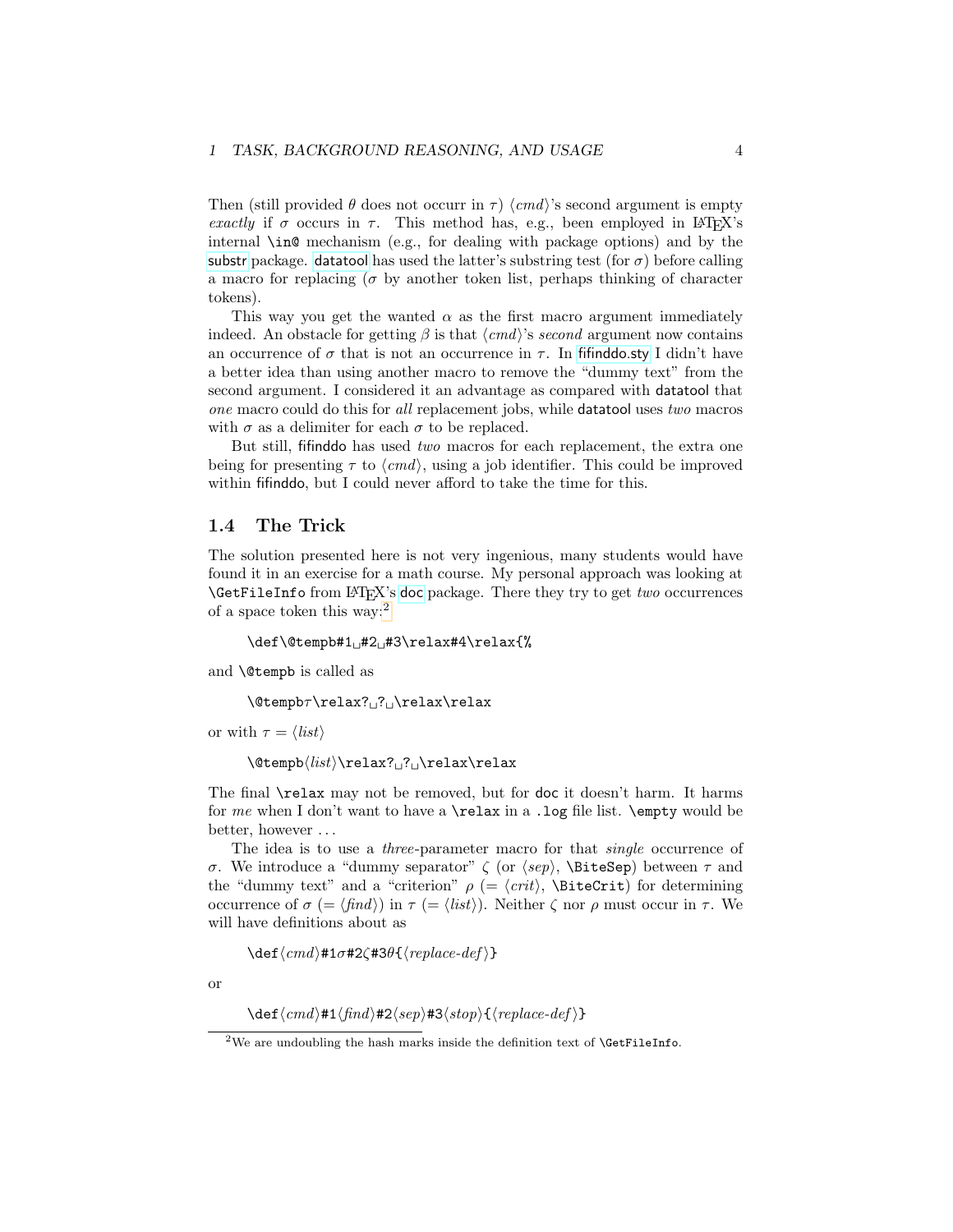#### 2 IMPLEMENTATION PART I 5

and  $\tau$  will be presented with context

 $\langle cmd\rangle\tau\zeta\sigma\rho\zeta\theta$  or  $\langle cmd\rangle\langle list\rangle\langle sep\rangle\langle find\rangle\langle crit\rangle\langle sep\rangle\langle stop\rangle$ 

This ensures that  $\langle cmd \rangle$  finds its parameter delimiters  $\sigma$ ,  $\zeta$ , and  $\theta$ , in this order. σ occurs in τ exactly if the second argument of  $\langle cmd \rangle$  is ρ, and in this case the first occurrence of the second parameter delimiter  $\zeta$  delimits  $\tau$ . Then  $\langle cmd\rangle$ 's first argument is  $\alpha$ , and the second one is  $\beta$ , as wanted.

 $\langle cmd\rangle$ 's third parameter is delimited by the final  $\theta$  (\BiteStop). When  $\sigma$ occurs in  $\tau$ ,  $\langle c\,\rangle$ 's third argument starts after the first of the two  $\zeta$ , so it is  $\sigma \rho \zeta$ . It is just ignored, this way  $\langle c \rangle$  removes all the "dummy" material after τ. When  $\sigma$  does not occur in τ, we ignore all of its arguments, and the macro that invoked  $\langle cmd \rangle$  must decide what to do next, e.g., keeping  $\tau$  elsewhere for presenting it to another parsing macro resembling  $\langle cmd\rangle$ .

### <span id="page-4-0"></span>1.5 Installing and Calling

The file bitelist.sty is provided ready, installation only requires putting it some-where where T<sub>EX</sub> finds it (which may need updating the filename data base).<sup>[3](#page-4-3)</sup>

Below the \documentclass line(s) and above \begin{document}, you load bitelist.sty (as usually) by

```
\usepackage{bitelist}
```
between the \documentclass line and \begin{document}; or by

```
\RequirePackage{bitelist}
```
within a package file, or above or without the \documentclass line. Moreover, the package should work *without* LAT<sub>E</sub>X and may be loaded by

```
\input bitelist.sty
```
Actually, using the package for macro programming requires understanding of pp. 20f. of The TEXbook. On the other hand, the package may be loaded (without the user noticing it) automatically by a different package that uses programming tools from the present package.

# <span id="page-4-1"></span>2 Implementation Part I

# <span id="page-4-2"></span>2.1 Package File Header (Legalize)

```
1 \def\filename{bitelist} \def\filedate{2012/03/29}
```
- 2 \def\fileversion{v0.1} \def\fileinfo{split lists in TeX's mouth (UL)}
- 3 %% Copyright (C) 2012 Uwe Lueck,
- 4 %% http://www.contact-ednotes.sty.de.vu
- 5 %% -- author-maintained in the sense of LPPL below --

<span id="page-4-3"></span><sup>3</sup><http://www.tex.ac.uk/cgi-bin/texfaq2html?label=inst-wlcf>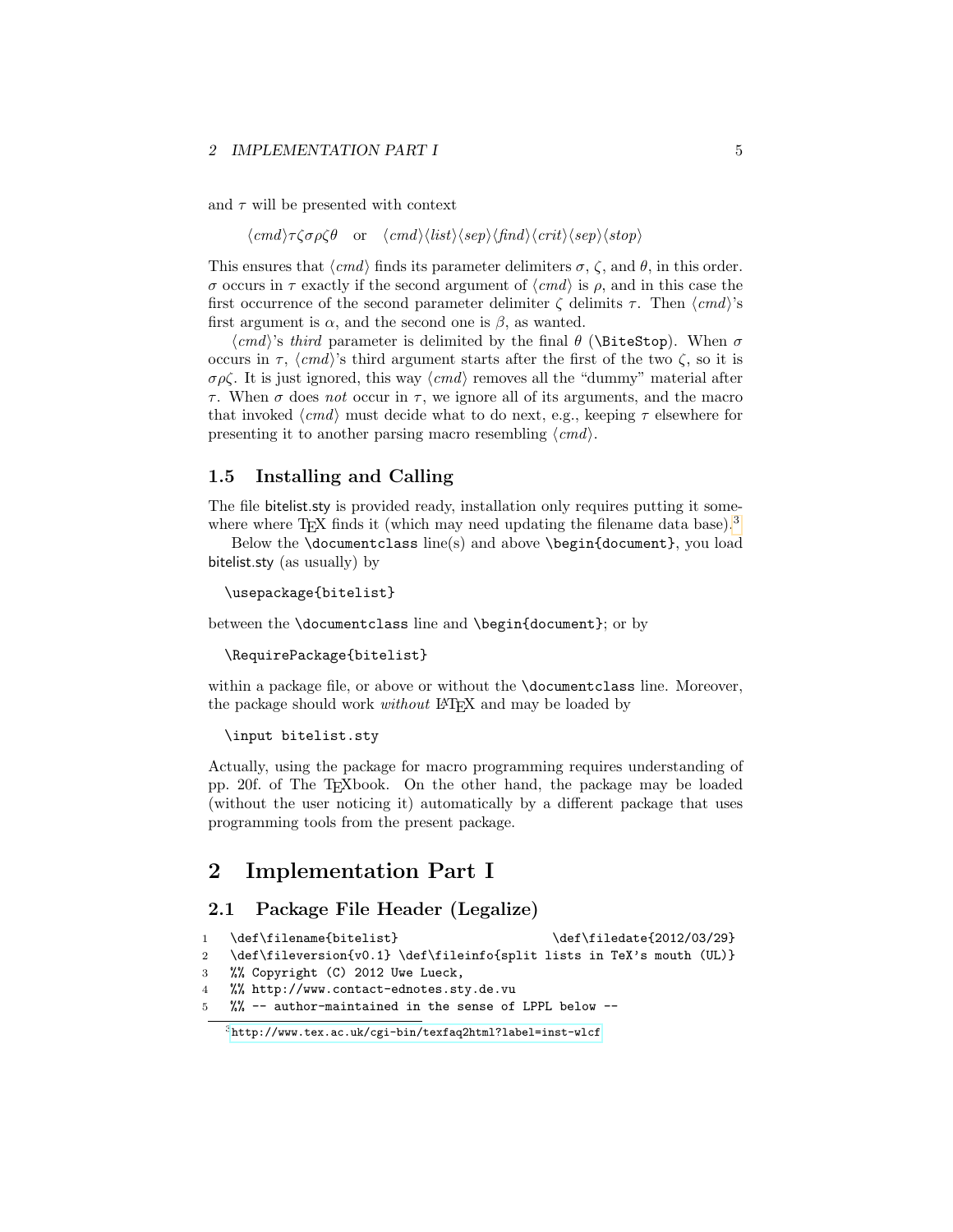```
6 %%
7 %% This file can be redistributed and/or modified under
8 %% the terms of the LaTeX Project Public License; either
9 %% version 1.3c of the License, or any later version.
10 %% The latest version of this license is in
11 %% http://www.latex-project.org/lppl.txt
12 %% There is NO WARRANTY - this rather is somewhat experimental.
13 %%
14 %% Please report bugs, problems, and suggestions via
15 %%
16 %% http://www.contact-ednotes.sty.de.vu
17 %%
```
# <span id="page-5-0"></span>2.2 Proceeding without LAT<sub>EX</sub>

Some tricks from Bernd Raichle's [ngerman.sty](http://ctan.org/pkg/ngerman)—I need  $LAT$ <sub>EX</sub>'s \Provides-Package for [fileinfo](http://ctan.org/pkg/fileinfo), my package version tools. With readprov.sty, it issues \endinput, close conditional before:

```
18 \begingroup\expandafter\expandafter\expandafter\endgroup
19 \expandafter\ifx\csname ProvidesPackage\endcsname\relax \else
20 \edef\fileinfo{\noexpand\ProvidesPackage{\filename}%
21 [\filedate\space \fileversion\space \fileinfo]}
22 \expandafter\fileinfo
23 \ifmmode{\big\vert} \else{ 123 \fi \ifmmode{\big\vert} \else{ 123 \fi \ifmmode{\big\vert} \else{ 123 \fi \ifmmode{\big\vert} \else{ 123 \fi \fi \ifmmode{\big\vert} \else{ 125 \fi \ifmmode{\big\vert} \else{ 125 \fi \fi \ifmmode{\big\vert} \else{ 125 \fi \fi \ifmmode{\big\vert} \else{ 125 \fi \fi \ifmmode{\24 \chardef\atcode=\catcode'\@
25 \catcode'\@=11 % \makeatletter
```
Providing LAT<sub>E</sub>X's **\@firstoftwo** and **\@secondoftwo**:

```
26 \long\def\@firstoftwo #1#2{#1}
```

```
27 \long\def\@secondoftwo#1#2{#2}
```
# <span id="page-5-1"></span>2.3 Basic Parsing (No Braces)

 $\Delta$ BiteMake{ $\langle def \rangle$ }{ $\langle fnd \rangle$ } provides the parameter text (TEXbook p. 203) for defining (by  $\langle def \rangle$ ) a macro  $\langle cmd \rangle$  that will search for  $\langle find \rangle$ :

28 \def\BiteMake#1#2#3{#1#2##1#3##2\BiteSep##3\BiteStop}

With  $\Bbb{I}_{\{ind\}}{\{end\}}$  \BiteFindByIn{ $\{find\}$  \{ $\{crad\}$  \{\list} }|, you can use a  $\langle cmd\rangle$  (perhaps defined by **\BiteMake**) in order to search  $\langle \hat{f} \rangle$  in  $\langle \hat{f} \rangle$ . This is expandable as promised:

```
29 \def\BiteFindByIn#1#2#3{%
30 #2#3\BiteSep#1\BiteCrit\BiteSep\BiteStop}
```
Preparing a possible **\edef** as  $\langle def \rangle$ :

31 \let\BiteSep\relax \let\BiteStop\relax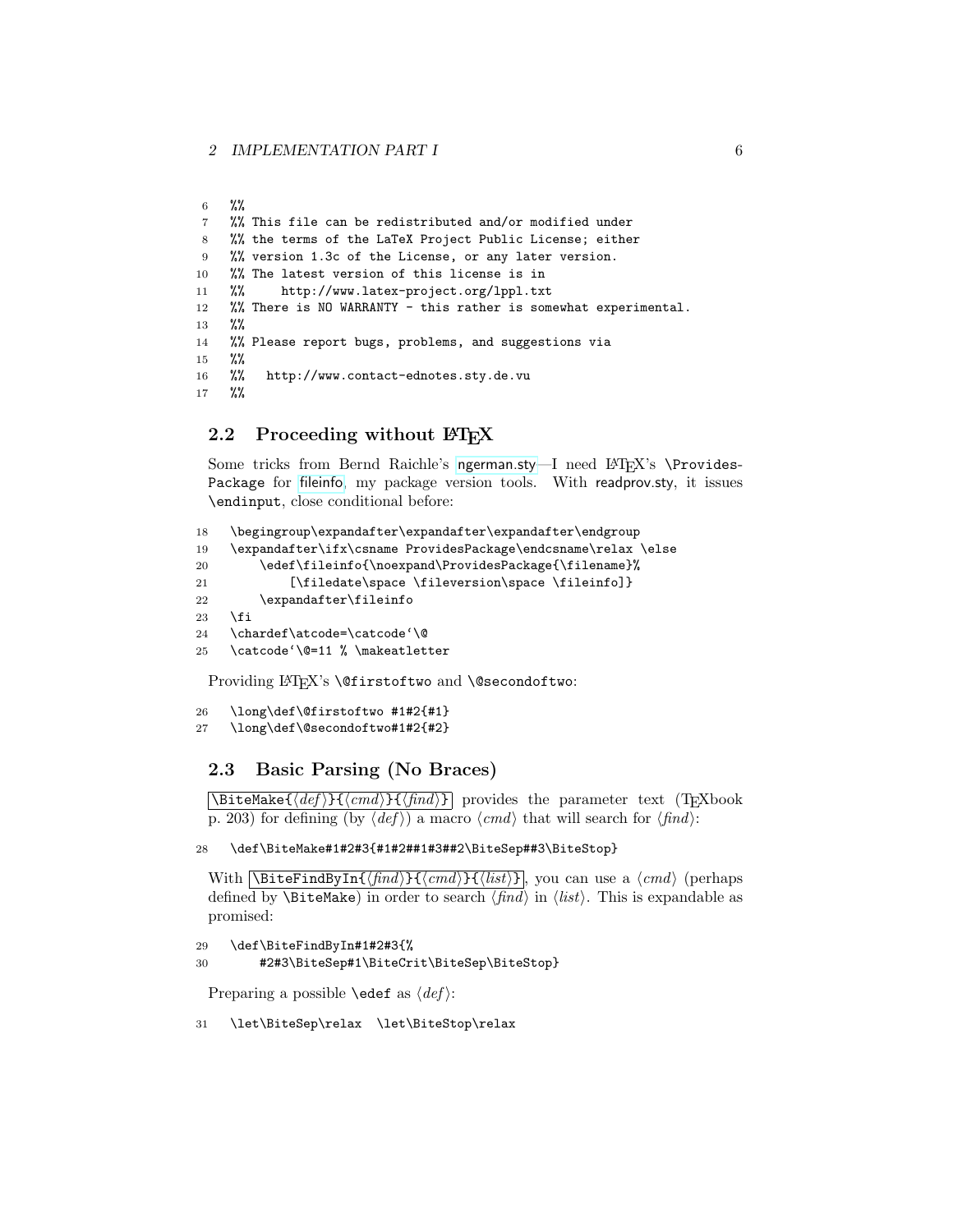#### 2 IMPLEMENTATION PART I 7

And this is important in any case for correct testing of occurrence:<sup>[4](#page-6-2)</sup>

32 \catcode'\Q=7 \let\BiteCrit=Q \catcode'\Q=11

Perhaps you could increase safety of tests by using something similar to the funny Q for \BiteSep and \BiteStop. However, this would additionally require reimplementation of the macros for keeping braces (Section [4\)](#page-8-1) using \edef.

### <span id="page-6-0"></span>2.4 Simple Conditionals

By  $\Delta$ BiteMakeIfOnly{ $\langle def \rangle$ }{ $\langle f \rangle$ } , you can make a command  $\langle cmd \rangle$  that with

 $\overline{\Delta{BiterindByIn}{\langle \text{find}\rangle}\{\langle \text{cmd}\rangle\}\{\langle \text{list}\rangle\}\{\langle \text{yes}\rangle\}\{\langle \text{no}\rangle\}\}}$ 

chooses  $\langle yes \rangle$  if  $\langle find \rangle$  occurs in  $\langle list \rangle$  and  $\langle no \rangle$  otherwise.

33 \def\BiteMakeIfOnly#1#2#3{\BiteMake{#1}{#2}{#3}{\BiteIfCrit{##2}}}

 $\Delta$ BiteIfCrit{ $\langle \text{suffix} \rangle$ }{ $\langle \text{yes} \rangle$ }{ $\langle \text{no} \rangle$ ] is the basic test for occurrence of  $\langle \text{find} \rangle$ in  $\langle list \rangle$ :

34 \def\BiteIfCrit#1{\ifx\BiteCrit#1\expandafter\@secondoftwo

If  $\langle cmd \rangle$ 's second argument—same as \BiteIfCrit's first argument—is empty,  $\B{BiteCrit is compared with \expandafter, so \langle yes \rangle is chosen. That is correct,$ it happens when  $\langle \text{find} \rangle$  is a suffix of  $\langle \text{list} \rangle$ .

35 \else \expandafter\@firstoftwo \fi }

### <span id="page-6-1"></span>2.5 Passing Results Completely—No Braces

So the previous \BiteMakeIfOnly generates pure tests on occurrence, giving away information about prefix and suffix. It may be considered a didactical step fostering understanding of the following. When, by contrast

 $\text{NBitelakeIf}$ { $\langle def \rangle$ }{ $\langle f \rangle$ }{ $\langle f \rangle$ }}

has been issued, a later

$$
\verb|\BiteFindByIn{find}}{cmd}{list}{list}{yes}{not}| (*)
$$
 (\*)

will expand to

 $\langle yes \rangle {\{\langle prefix \rangle\}} {\{\langle \langle \hat{find} \rangle\} \{\langle \hat{suffix} \rangle\}}$ 

if  $\langle list \rangle$  is composed as  $\langle prefix \rangle \langle find \rangle \langle suffix \rangle$  and  $\langle prefix \rangle$  is the shortest  $\alpha$  such that there is some  $\beta$  with  $\langle list \rangle = \alpha \langle find \rangle \beta$ . Otherwise, (\*) will expand to

 $\langle no \rangle \{\langle list \rangle\}$ 

This gives all the information available. For actual applications, it may be too much, and the macro programmer may do something in between of \BiteMakeIfOnly and \BiteMakeIf:

<span id="page-6-2"></span><sup>&</sup>lt;sup>4</sup>The idea for the "funny  $\mathbf{Q}$ " is from the [ifmtarg](http://ctan.org/pkg/ifmtarg) package.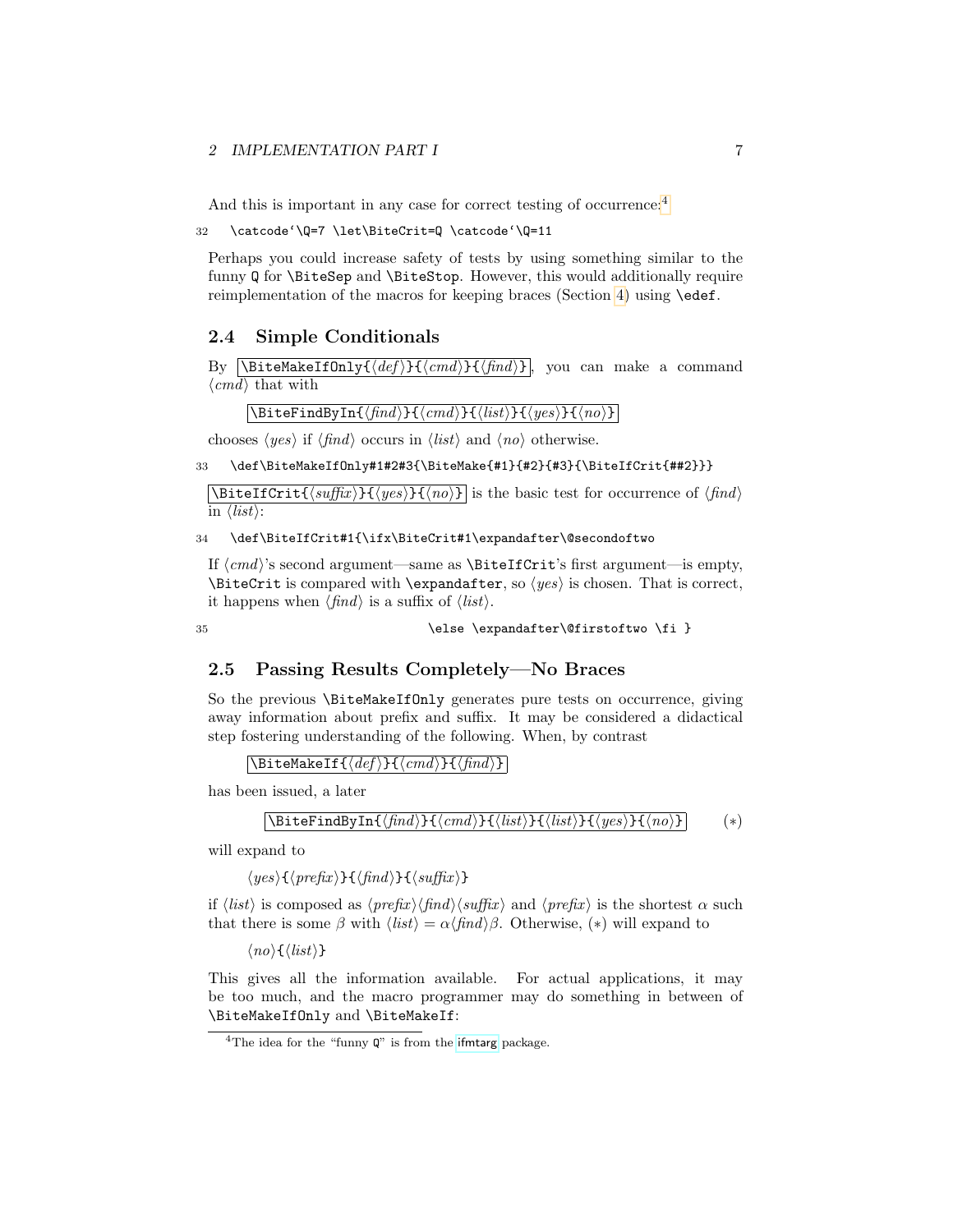```
36 \def\BiteMakeIf#1#2#3{%
37 \BiteMake{#1}{#2}{#3}##4##5##6{%
```
In the replacement text, we first do the same as with \BiteMakeIfOnly:

38 \BiteIfCrit{##2}%

What follows is new.  $\langle cmd \rangle$ 's third argument is ignored. The fourth keeps the original  $\langle list \rangle$ .  $\langle yes \rangle$  is  $\langle cmd \rangle$ 's fifth and  $\langle no \rangle$  is its sixth argument.

```
39 {##5{##1}{#3}{##2}}% %% if #3 in ##4
40 {##6{##4}}% %% otherwise
41 }%
42 }
```
In  $(*)$ ,  $\langle list \rangle$  has been doubled. That was no mistake. It is due to a shortcoming of \BiteFindByIn. With

```
\setminusBiteFindByInIn{\langlefind\rangle}{\langlecmd\rangle}{\langleist\rangle}{\langle yes \rangle}{\langle no \rangle}
```
you get the same result as with (∗):

43 \def\BiteFindByInIn#1#2#3{\BiteFindByIn{#1}{#2}{#3}{#3}}

TODO not sure about command names yet

# <span id="page-7-0"></span>3 Example Applications

### <span id="page-7-1"></span>3.1 Splitting at Space

This work actually arose from modifying **\GetFileInfo** as provided by LATEX's [doc](http://ctan.org/pkg/doc) package so that it would deal reasonably with "incomplete" file info—for the [nicefilelist](http://ctan.org/pkg/nicefilelist) package. \GetFileInfo works best when the file info contains at least two blank spaces. But how many are there indeed?—And I wanted to do it expandably: while \GetFileInfo issues definitions of \filedate, \fileversion, and \fileinfo, date, version, and info should be passed as macro arguments.

 $\Delta$ BiteIfSpace tries splitting at the next blank space passes results:

```
44 \BiteMake{\def}{\BiteIfSpace}{ }#4#5#6{%
45 \BiteIfCrit{#2}{#5{#1}{#2}}{#6{#4}}}
```
The difference to the **\BiteMakeIf** construction is that we do not pass  $\langle \text{find} \rangle$ , the space—it's not essential. (TODO names may change . . . ) Now

#### $\{\Bbb{I} \{\Bbb{I}\}\{\langle \Bbb{I}\} \{\langle \Bbb{I}\} \rangle\}$

will pass prefix/suffix to  $\langle yes \rangle$  or  $\langle list \rangle$  to  $\langle no \rangle$ . If this is needed frequently, here is a shorthand  $\Delta$ BiteGetNextWord $\{ \langle list \rangle\} {\langle yes \rangle\} {\langle no \rangle\}$ :

46 \def\BiteGetNextWord{\BiteFindByInIn{ }\BiteIfSpace}

See a test in bitedemo.tex (Section [6\)](#page-10-1).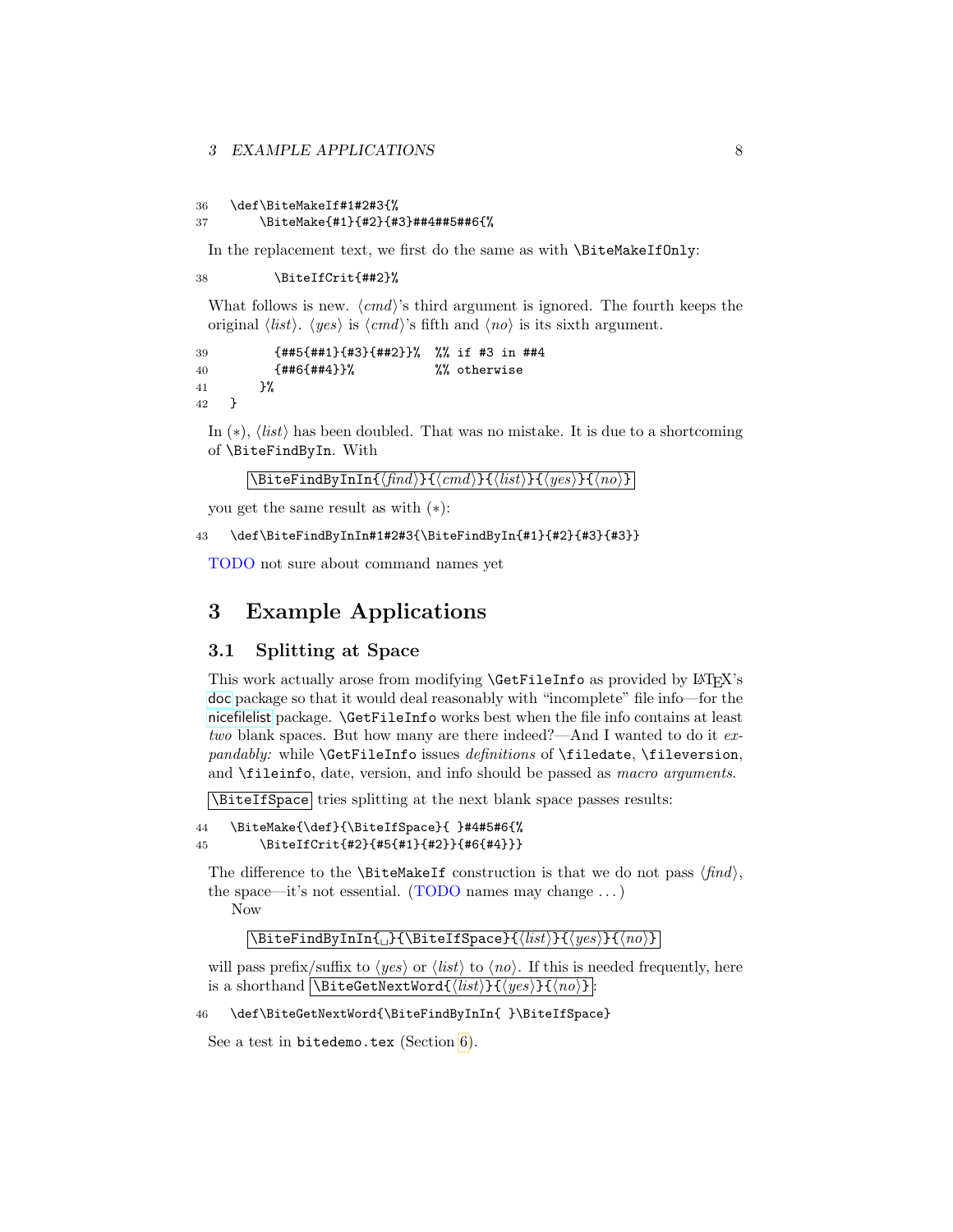### <span id="page-8-0"></span>3.2 Splitting at Comma

. . . left as an exercise to the reader . . .

# <span id="page-8-1"></span>4 Keeping Braces: Reasoning

Now we want to generalize task (Section [1.1\)](#page-1-1) and solution (Section [1.4\)](#page-3-0) for the case that  $\tau = \langle list \rangle$  has (balanced) braces (with category codes for argument delimiters), while  $\sigma = \langle \text{find} \rangle$  still has not (does not work with our method). So with  $\tau = \alpha \sigma \beta$ ,  $\alpha$  ("prefix") or  $\beta$  ("suffix") or both may contain braces. But we consider another restriction: braces must be balanced in  $\alpha$  and in  $\beta$ , we don't try parsing inside braces (as opposed to the search for asterisks in Appendix D of The TEXbook).

According to T<sub>E</sub>Xbook p. 204, when a macro  $\langle cmd \rangle$  finds an argument formed as  $\{\langle tokens\rangle\}$ , in  $\langle cmd\rangle$ 's replacement text only  $\langle tokens\rangle$  is used, i.e., outer braces are removed. So when  $\alpha = \{ \langle tokens \rangle \}$ , a parser  $\langle cmd \rangle$  as defined by our methods above will return  $\langle tokens \rangle$  instead of  ${\langle tokens \rangle}$ —likewise for β. We are now trying to keep outer braces in prefix/suffix by a more elaborate method.

The idea is to present  $\tau = \langle list \rangle$  with context<sup>[5](#page-8-2)</sup>

$$
\langle cmd\rangle\langle\text{empty}\langle list\rangle\langle\text{step}\rangle\langle\text{find}\rangle\langle\text{step}\langle\text{stop}\rangle
$$

or in the notation of Section [1.4](#page-3-0)

 $\langle cmd \rangle$ \empty $\tau \theta \zeta \sigma \rho \zeta \theta$ 

Then, if  $\langle \text{find} \rangle$  occurs in  $\langle \text{list} \rangle$ , we must remove the **\empty** from the prefix that we get with the earlier method (easy) and  $\langle stop \rangle$  from the suffix (tricky, similar problem recurs). Using old  $\theta$  for a new purpose works here because  $\langle cmd \rangle$  will look for  $\theta$  only when it has found  $\zeta$  before.

Mere testing for occurrence is not affected.

\BiteMakeIfOnly and \BiteFindByIn

still can be used. We provide an improved version of

```
\BiteMakeIf (\BiteMakeIfBraces)
```
and of

\BiteFindInIn (\BiteFindInBraces).

<span id="page-8-2"></span> $5$ Perhaps I am confusing \empty and the token list containing just \empty here?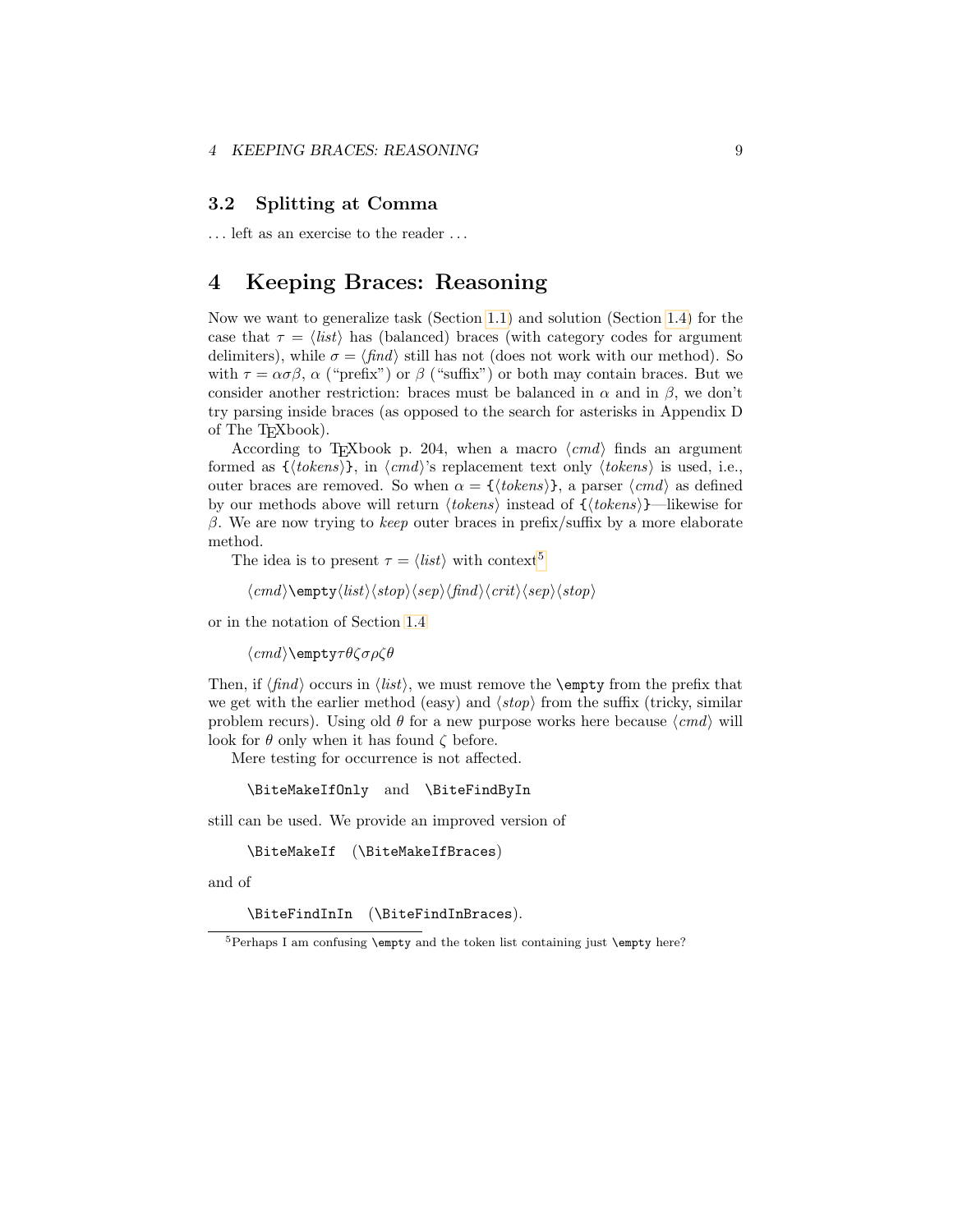# <span id="page-9-0"></span>5 Implementation Part II

# <span id="page-9-1"></span>5.1 Keeping Braces

```
\left\{\Bbb{H}\right\}races\left\{\pmb{\hat{h}nd}\right\}\left\{\pmb{\hat{h}cd}\right\}\left\{\pmb{\hat{h}cd}\right\}
```
varies \BiteFindByInIn according to the previous:

```
47 \def\BiteFindByInBraces#1#2#3{%
48 #2\empty#3\BiteStop\BiteSep#1\BiteCrit\BiteSep\BiteStop{#3}}
```
Such a  $\langle cmd \rangle$  can be made by  $\Delta EIFBraces{\langle def \rangle}{\langle cmd \rangle}{\langle fnd \rangle}.$ 

```
49 \def\BiteMakeIfBraces#1#2#3{%
50 \BiteMake{#1}{#2}{#3}##4##5##6{%
51 \BiteIfCrit{##2}%
```
 $\langle no \rangle$  works as before. For  $\langle yes \rangle$ , first the **\empty** in the prefix is expanded for vanishing. \BiteTidyI and \BiteTidyII continue tidying.

| 52 | {\expandafter \BiteTidyI | %% if #3 in ##4 |  |
|----|--------------------------|-----------------|--|
| 53 | \expandafter{##1}%       | %% prefix       |  |

Another \empty avoids that removal of \BiteStop in suffix by \BiteTideII removes outer braces:

| 54 |              | {\BiteTidyII\empty##2}% | %% suffix    |
|----|--------------|-------------------------|--------------|
| 55 |              | ${43}$                  | %% find      |
| 56 |              | ${4#5}$                 | %% yes       |
| 57 | ${#46{#44}}$ |                         | %% otherwise |
| 58 | ን%           |                         |              |
| 59 |              |                         |              |

 $\Delta \left( \frac{prefix}{\sqrt{keyfix}} \right)$  first expands  $\Delta \left($  first expands in removing \BiteStop in  $\sqrt{\sup f(x)}$ . \empty from \BiteFindByInBraces remains and is expanded next for vanishing. Finally, \BiteTidied reorders arguments for operation of  $\langle yes \rangle$ :

```
60 \def\BiteTidyI#1#2{%
```
61 \expandafter\expandafter\expandafter \BiteTidied

```
62 \expandafter\expandafter\expandafter {#2}{#1}}
```

```
63 \def\BiteTidyII#1\BiteStop{#1}
```

```
64 \def\BiteTidied#1#2#3#4{#4{#2}{#3}{#1}}
```
### <span id="page-9-2"></span>5.2 Leaving the Package File

```
65 \catcode'\@=\atcode
```

```
66 \endinput
```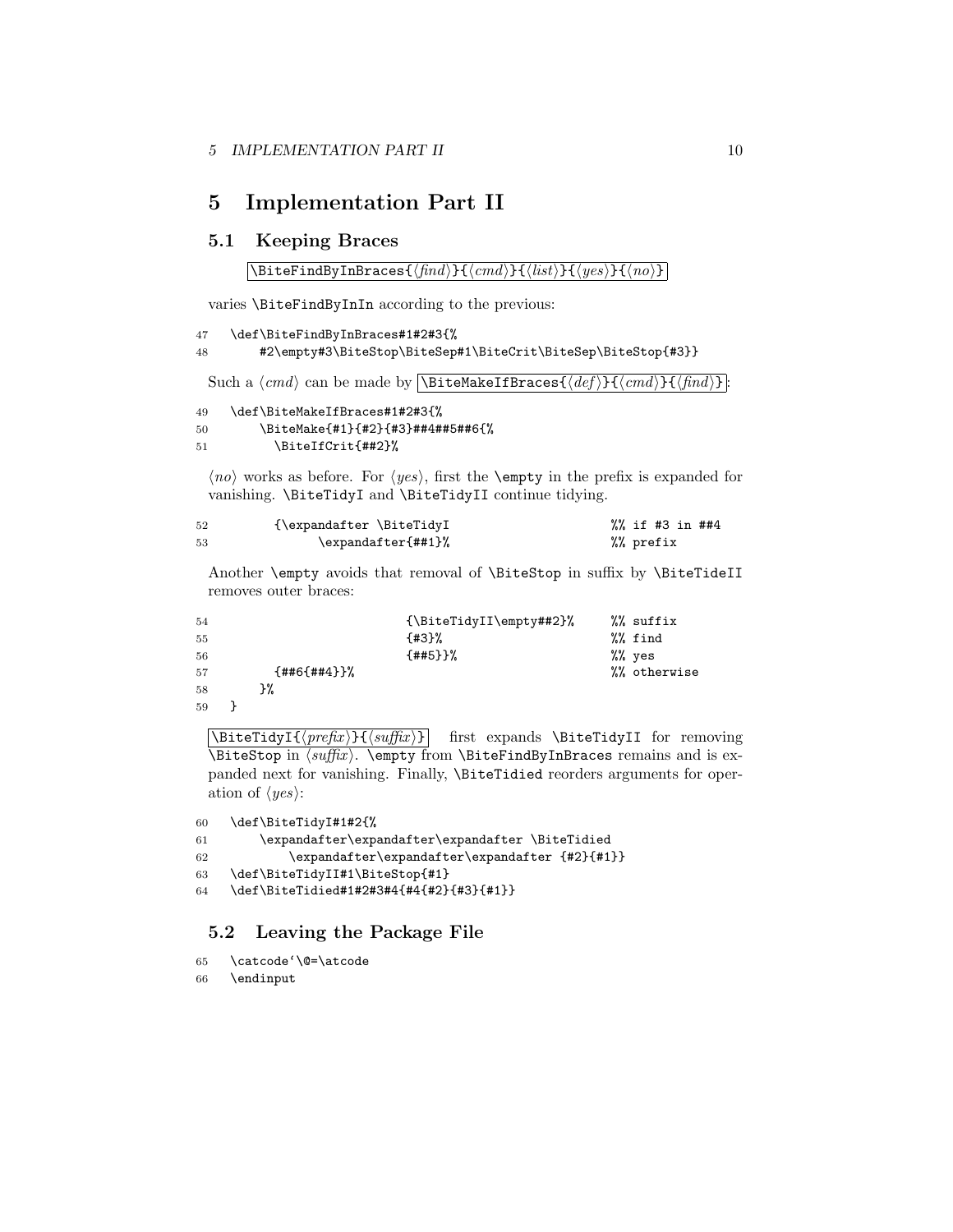# <span id="page-10-0"></span>5.3 VERSION HISTORY

```
67 v0.1 2012/03/26 started
68 2012/03/27 continued, restructured
69 2012/03/28 continued, separate sections for "Mere Occurrence"
70 vs. ...; keeping braces, \BiteIfCrit
71 2012/03/29 proceeding without LaTeX corrected, restructured
72
```
# <span id="page-10-1"></span>6 Examples/Tests

You should find a separate file bitedemo.tex with examples. It may be run separately with tex (Plain T<sub>EX</sub>)—demonstrating that bitelist is "generic", then finish by entering  $\begin{bmatrix} \begin{array}{c} \begin{array}{c} \end{array} \\ \end{bmatrix}$  finish by entering \stop. Expandability is demonstrated by the \BiteFind commands running with \typeout.

```
\def\filename{bitedemo.tex} \def\filedate{2012/03/29}
\def\fileinfo{demonstrating/testing bitelist.sty (UL)}
\expandafter\ifx\csname ProvidesPackage\endcsname\relax \else
    \edef\bitedemolatexstart{%
        \noexpand\ProvidesFile{\filename}%
                              [\filedate\space\fileinfo]%
        \noexpand\RequirePackage{bitelist}}
    \expandafter\bitedemolatexstart
\fi
\ifx\BiteMakeIf\undefined \input bitelist.sty \fi
\ifx\typeout\undefined
    \def\typeout{\immediate\write17}
    \newlinechar'^^J
\fi
\def\splitted #1#2#3{>>#1|#2|#3<<}
\def\unsplitted#1{>>#1<<}
\def\spacetocomma#1#2{>>#1,#2<<}
\BiteMakeIfOnly {\def}{\occursyesno}{no}
\BiteMakeIf {\def}{\noshowsplit}{no}
\BiteMakeIfBraces{\def}{\noShowSplit}{no}
\typeout{^^J
    \BiteFindByIn {no}{\occursyesno}
                   {bonobo}{YES!}{NO!}
    \BiteFindByIn {no}{\noshowsplit}
                   {bonobo}{bonobo}{\splitted}{\unsplitted}
    \BiteFindByInIn{no}{\noshowsplit}
                   {bonobo}{\splitted}{\unsplitted}
         \sim J
    \BiteFindByIn {no}{\occursyesno}
```